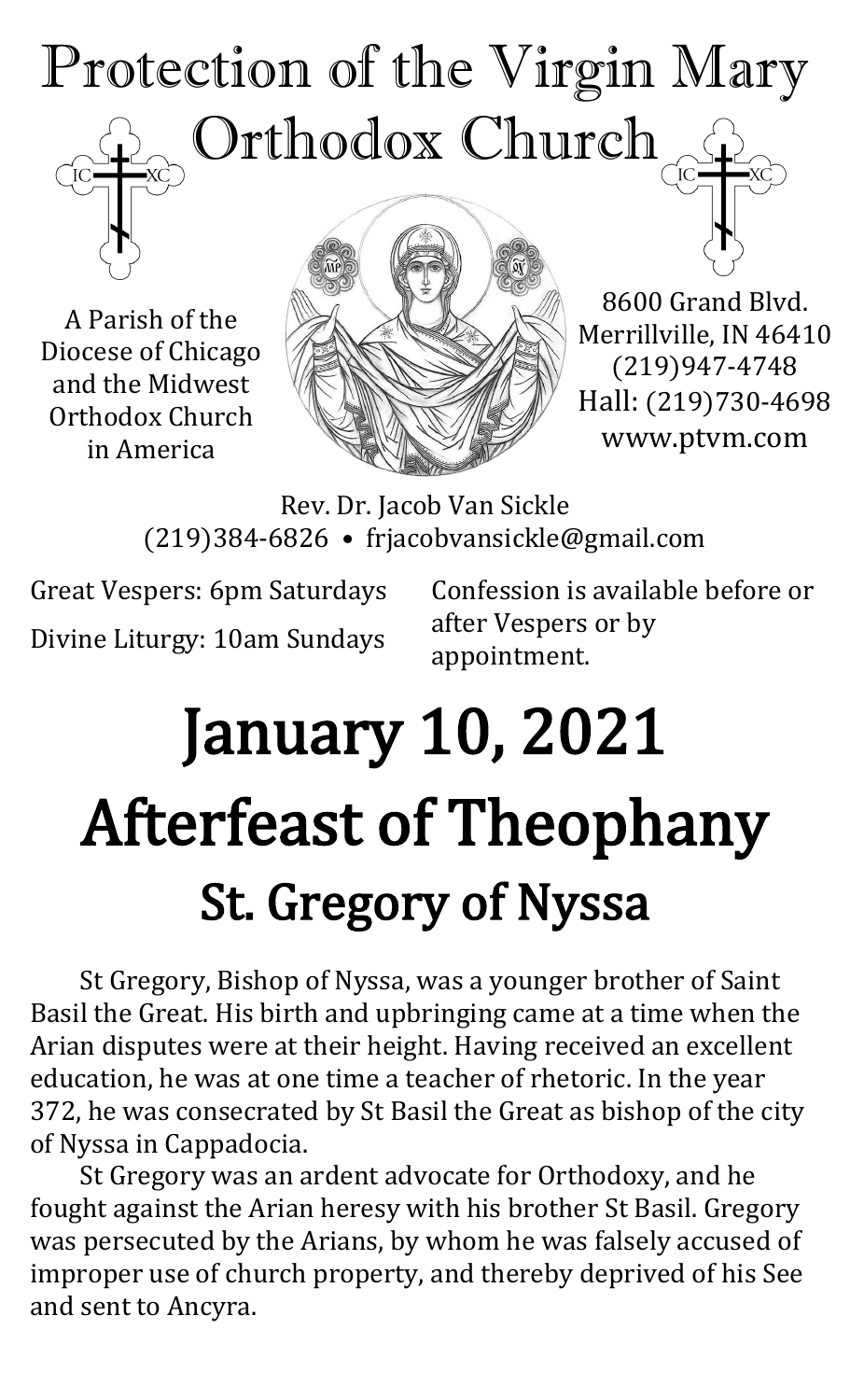In the following year St Gregory was again deposed in absentia by a council of Arian bishops, but he continued to encourage his flock in Orthodoxy, wandering about from place to place. After the death of the emperor Valens (378), St Gregory was restored to his cathedra and was joyously received by his flock. His brother St Basil the Great died in 379.

Only with difficulty did St Gregory survive the loss of his brother and guide. He delivered a funeral oration for him, and completed St Basil's study of the six days of Creation, the Hexaemeron. That same year St Gregory participated in the Council of Antioch against heretics who refused to recognize the perpetual virginity of the Mother of God. Others at the opposite extreme, who worshipped the Mother of God as being God Herself, were also denounced by the Council. He visited the churches of Arabia and Palestine, which were infected with the Arian heresy, to assert the Orthodox teaching about the Most Holy Theotokos. On his return journey, St Gregory visited Jerusalem and the Holy Places.

In the year 381, St Gregory was one of the chief figures of the Second Ecumenical Council, convened at Constantinople against the heresy of Macedonius, who incorrectly taught about the Holy Spirit. At this Council, on the initiative of St Gregory, the Nicaean Symbol of Faith (the Creed) was completed.

St Gregory of Nyssa was a fiery defender of Orthodox dogmas and a zealous teacher of his flock, a kind and compassionate father to his spiritual children, and their intercessor before the courts. He was distinguished by his magnanimity, patience and love of peace.

Having reached old age, St Gregory of Nyssa died soon after the Council of Constantinople. Together with his great contemporaries, Sts Basil the Great and Gregory the Theologian, St Gregory of Nyssa had a significant influence on the Church life of his time. His sister, St Macrina, wrote to him: "You are renowned both in the cities, and gatherings of people, and throughout entire districts. Churches ask you for help." St Gregory is known in history as one of the most profound Christian thinkers of the fourth century. St Gregory left behind many remarkable works of dogmatic character, as well as sermons and discourses. He has been called "the Father of Fathers.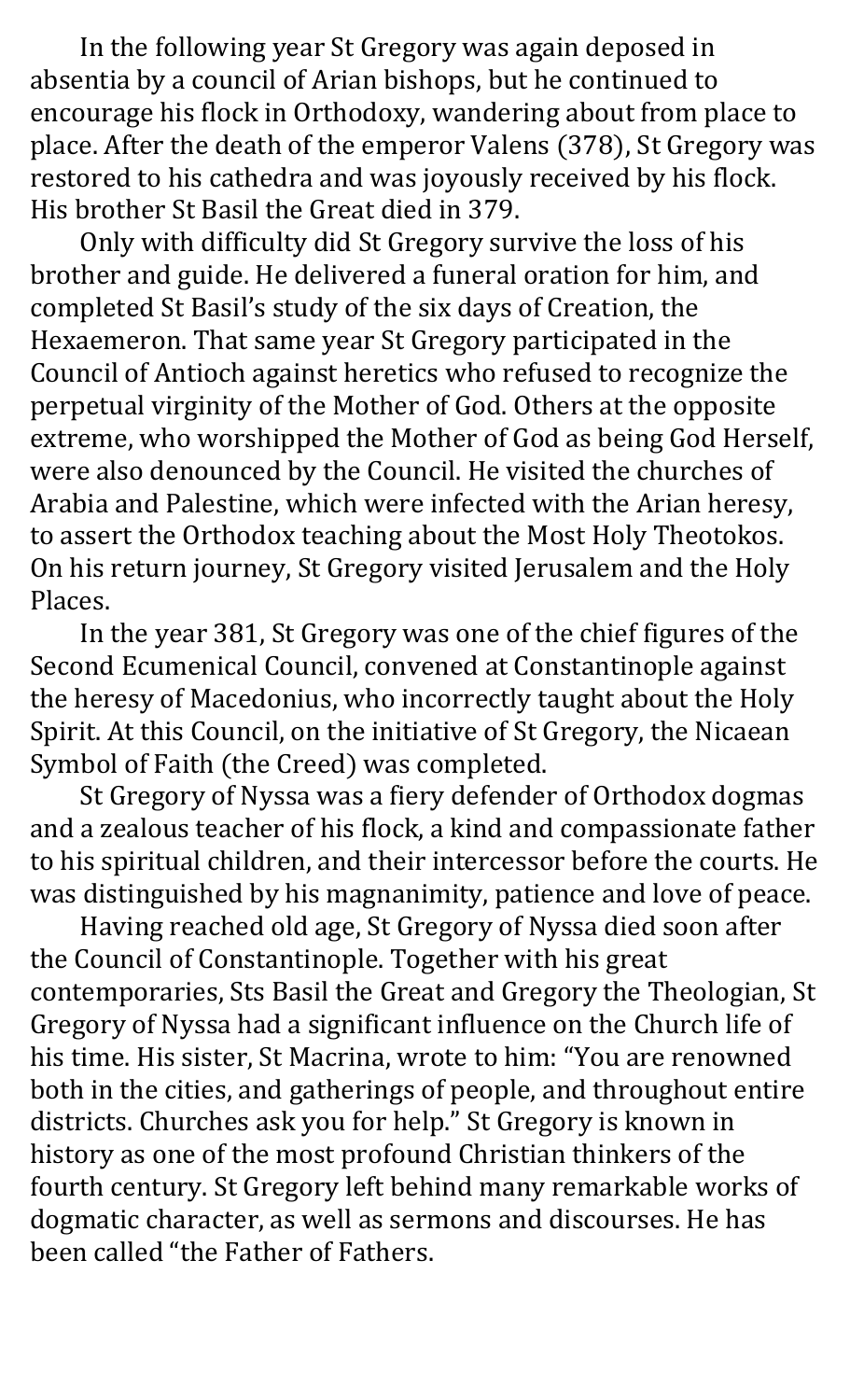#### HYMNS OF THE DAY

#### Tone 6 – Resurrectional Troparion

The angelic powers were at Your tomb; the guards became as dead men. Mary stood by Your grave, seeking Your most pure body. You captured hell, not being tempted by it. You came to the Virgin granting life.// O Lord, Who rose from the dead, glory to You!

#### Tone 4 – Troparion of the Feast

When You, O Lord, were baptized in the Jordan, the worship of the Trinity was made manifest. For the voice of the Father bore witness to You, and called You His beloved Son; and the Spirit in the form of a dove confirmed the truthfulness of His word. O Christ our God, You have revealed Yourself// and hast enlightened the world, glory to You.

#### Tone 4 – Troparion for St. Gregory

In truth you were revealed to your flock as a rule of faith, an image of humility and a teacher of abstinence; your humility exalted you; your poverty enriched you. O Hierarch Father Gregory, entreat Christ our God// that our souls may be saved!

#### Tone 6 – Resurrectional Kontakion

When Christ God, the Giver of Life, raised all of the dead from the valleys of misery with His mighty hand, He bestowed resurrection on the human race.// He is the Savior of all, the Resurrection, the Life, and the God of all.

#### Tone 4 – Kontakion for St. Gregory

You kept watch with the eyes of your soul, O holy bishop, revealing yourself as a watchful pastor for the world. With the staff of your wisdom and your fervent intercession, you drove away all ^heretics like wolves,// and preserved your flock free from harm, O most wise Gregory.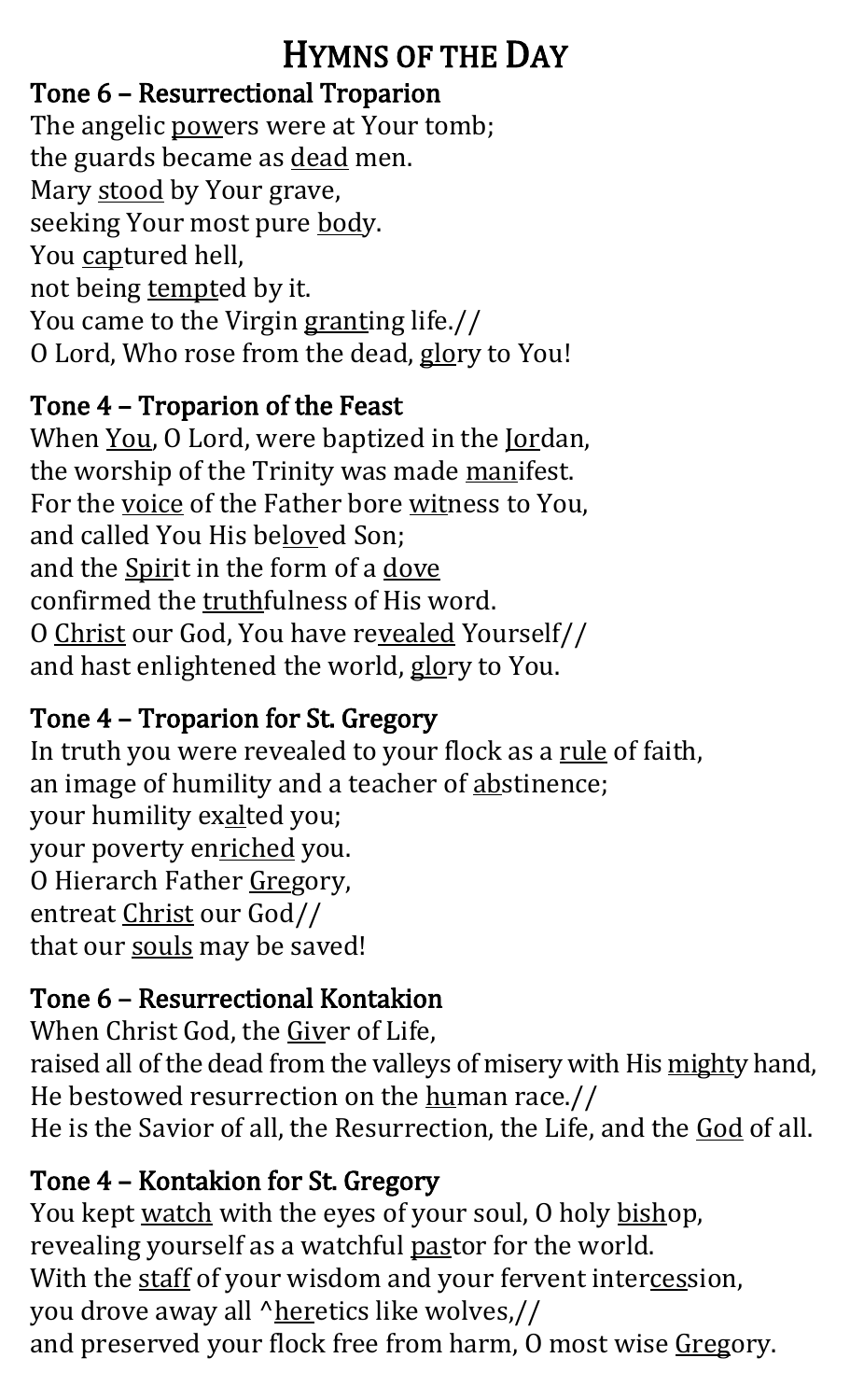#### Tone 4 – Kontakion of the Feast

Today You have shone forth to the world, O Lord, and the light of Your countenance has been marked on us. Knowing You, we sing Your praises: "You have come and revealed Yourself,// O unapproachable Light."

#### SCRIPTURE READINGS

#### Tone 6 – Prokeimenon for the Feast (Psalm 32)

Let Your mercy, O Lord, be upon us as we have set our hope on You!

#### Epistle: Ephesians 4.7-13 (Sunday after Theophany)

Brethren: To each one of us grace was given according to the measure of Christ's gift. For this reason, the Scripture says: "When He ascended on high, He led captivity captive, and gave gifts to men." Now this, "He ascended" – what does it mean but that He also first descended into the lower parts of the earth? He who descended is also the One who ascended far above all the heavens, that He might fill all things.

And He Himself gave some to be apostles, some prophets, some evangelists, and some pastors and teachers, for the equipping of the saints for the work of ministry, for the edifying of the body of Christ, till we all come to the unity of the faith and of the knowledge of the Son of God, to a perfect man, to the measure of the stature of the fullness of Christ.

#### Gospel: Matthew 4.12-17 (Sunday after Theophany)

At that time, when Jesus heard that John had been put in prison, He departed to Galilee. And leaving Nazareth, He came and dwelt in Capernaum, which is by the sea, in the regions of Zebulun and Naphtali, that it might be fulfilled which was spoken by Isaiah the prophet, saying: "The land of Zebulun and the land of Naphtali, by the way of the sea, beyond the Jordan, Galilee of the Gentiles: The people who sat in darkness have seen a great light, and upon those who sat in the region and shadow of death Light has dawned."

From that time Jesus began to preach and to say, "Repent, for the kingdom of heaven is at hand."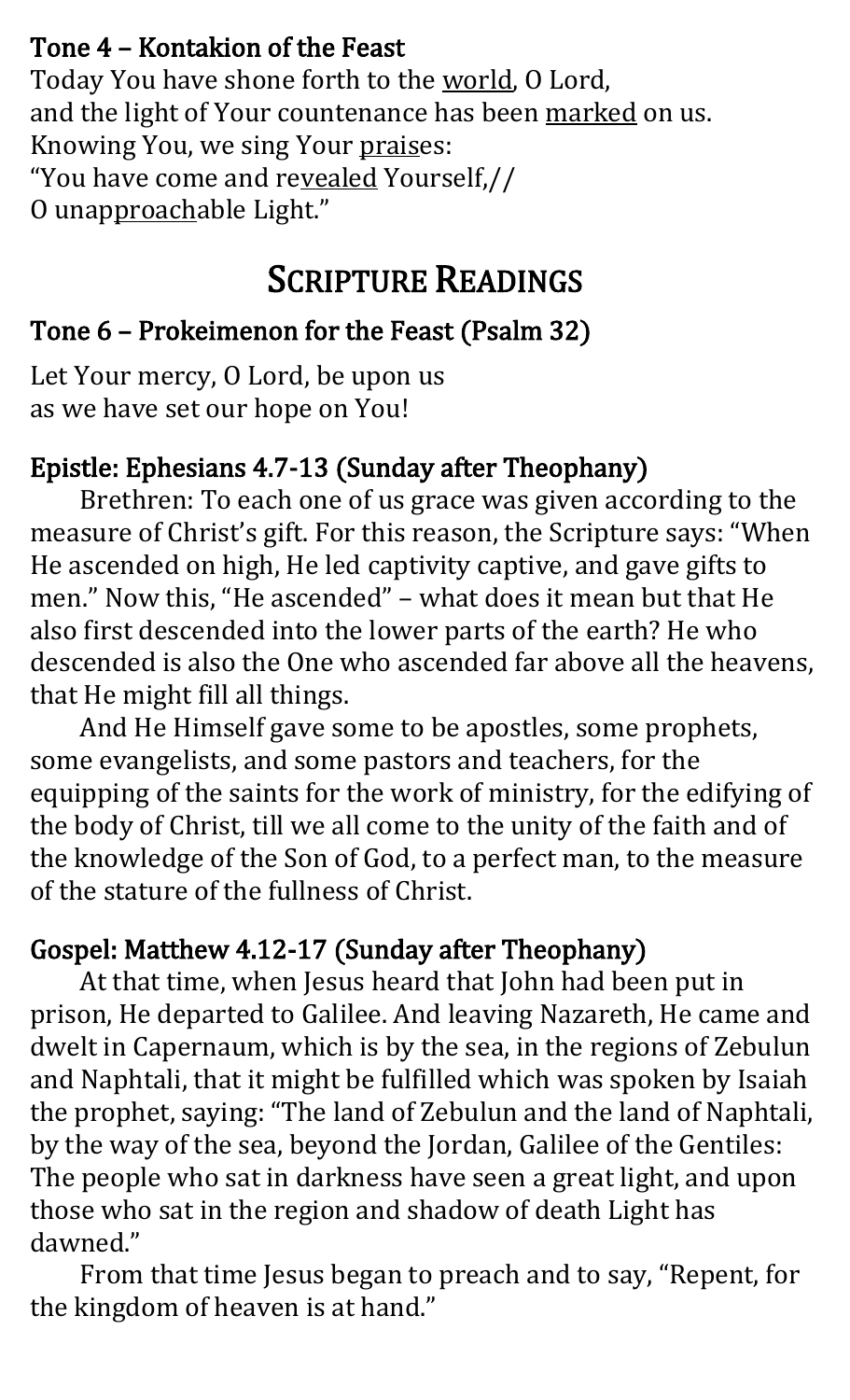#### WE REMEMBER IN PRAYER

N.Dep. Mary Ann Caravana Ernst Pedersen Barbara Kurth Mary Ann Behnke Ev.Mem. Florinka Georgeff ('24) Grigori Glazchuk ('33)

Vera Ordinsky ('37) Gregory Labashevich ('42) Helen Ralich ('49) Terenty Cidylo ('64) Daniel Doneff ('97)

| Health & Salv.  | Michael     | Thomas    |
|-----------------|-------------|-----------|
| Archpr. Peter   | Janie       | Carol     |
| Mat. Margaret   | Tanya       | Christine |
| Mat. Anne       | Christopher | Jon       |
| Mat. Nancy      | Nina        | Zoey      |
| Pr. Christopher | Renee       | Dominic   |
| Mat. Jennifer   | Carissa     | Declan    |
| Andrew          | Cynthia     | Hudson    |
| Gideon          | John        | TaQuana   |
| Kevin           | Vern        | Ayden     |
| Jon             | Olga        | Hyland    |
| Tanya           | Mark        | Jason     |
| Jovan           | Jerry       | Ted       |
| Julia           | Michael     | James     |
| Warren          | Janice      | Pamela    |
| Tom             | Anthony     | Erin      |
| Tina            | Janet       | Alexander |
| <b>Brittany</b> | Daryl       | Ronald    |
| Jennifer        | Diane       | Theodore  |
| Gail            | Carla       | Robert    |
| Stacy           | Susan       | Lara      |
| Jeramie         | Timothy     | Craig     |
| Olivia          | William     | Chuck     |
| Parker          | Paul        | Scott     |
| Christine       | Joseph      | Mark      |
| Linda           | Linda       | Julie     |
| Larry           | Claudia     | Christine |
| Rollie          | Tom         | Dale      |
| Joseph          | Beth        | Ashley    |
| Nadia           | Elizabeth   | Abbey     |
| Daniel          | Snezana     | Hillary   |
| <b>Brendan</b>  | Nathan      | Sergei    |
| David           | Kara        | Connie    |
| Sharon          | Ryan        |           |

\*If you know someone who needs prayer, please give their name to Fr Jacob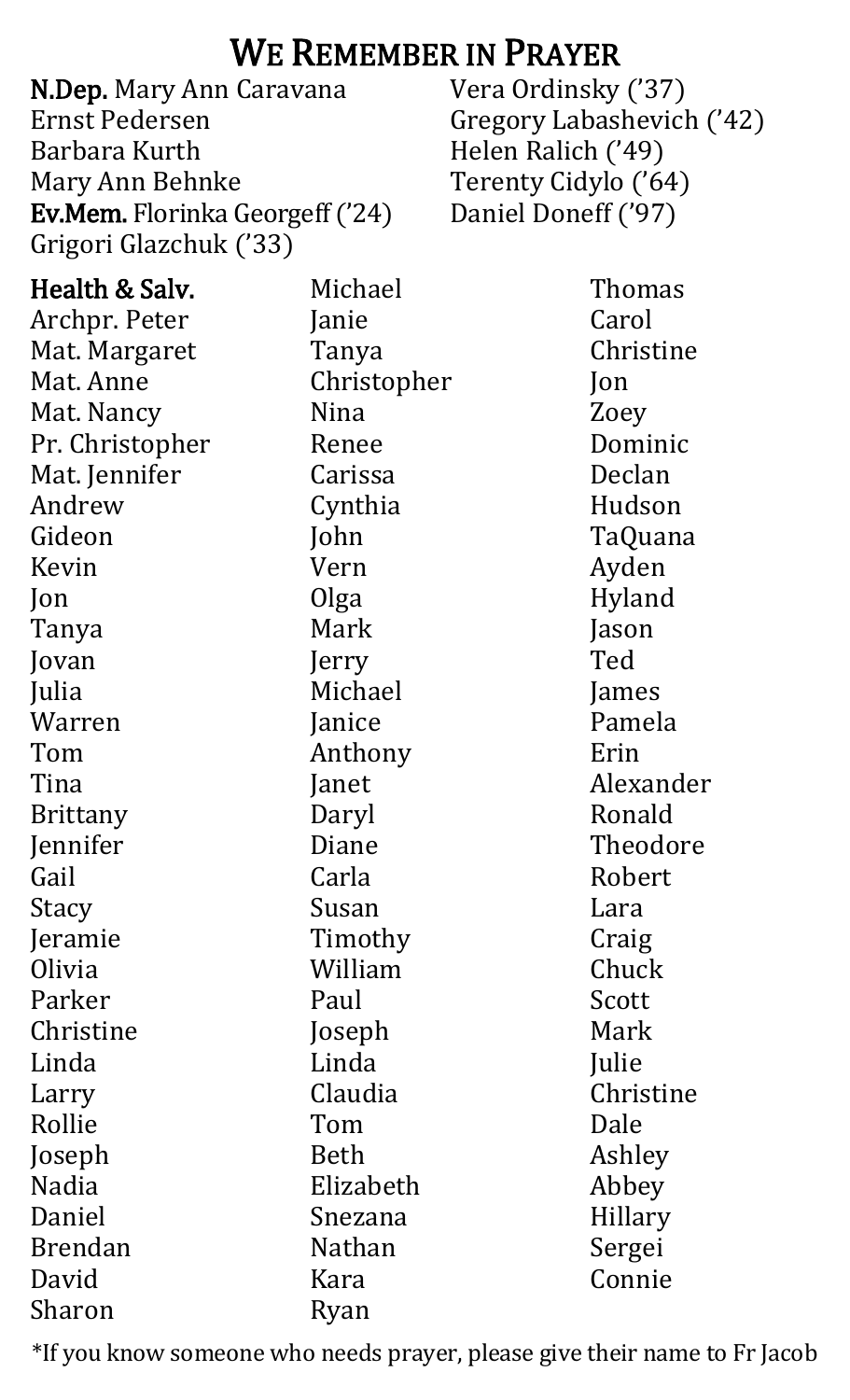#### Instead of "It is Truly Meet..." we sing:

Magnify, O my soul, the most-pure Virgin Theotokos, more honorable than the heavenly hosts. No tongue knows how to praise you worthily, O Theotokos; even Angels are overcome with awe praising you. But since you are good, accept our faith; for you know our love inspired by God. You are the defender of Christians, and we magnify you.

#### ANNOUNCEMENTS

House Blessings are complicated by the ongoing pandemic. As in every year, I want to bless as many homes as will have me. However, I am concerned that I might pick up the virus and spread it to others as I go house to house. Therefore, I have settled on the following procedures for blessing homes this year:

1. I will bless homes for any who ask. Please do not be shy!

2. I will wear a mask and ask that those in the home wear a mask and social distance while I am in the home. Also, I will not stay for fellowship.

3. I will bless homes only on Mondays. This way, if I become exposed in the course of blessing homes, there will be time for me to learn of the exposure and/or develop symptoms before I would go on to expose anyone else.

4. For any who are not comfortable having me in their home at this time, please know that I understand. For them, I have prepared a short service of blessing that they may use to bless their own home with Holy Water from the Church. A service booklet may be picked up from the table in the Narthex.

2021 Calendars and Stewardship Envelopes are available for pickup in the Narthex.

Please let our hall manager know ASAP if you need to reserve any dates in 2021.

Wednesday evening Bible Study resumes over Zoom this week at 7pm. We will begin reading 1 Kingdoms (known in Protestant Bibles as 1 Samuel). Please read chapters 1-4 for this week.

Please take home any poinsettias you would like.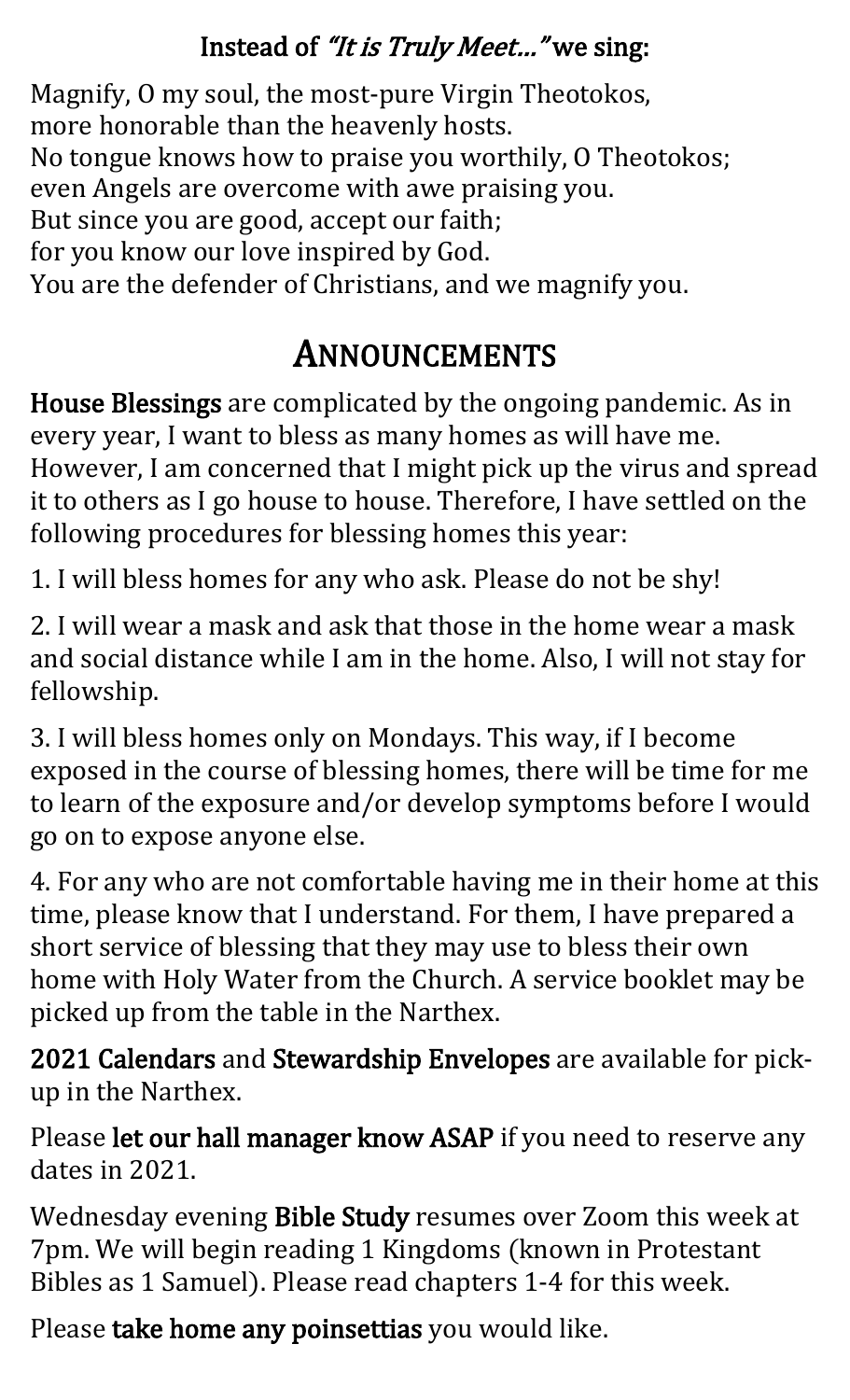We need everyone's reports in for the annual meeting report book by next week.

#### Mark your calendars:

Jan 12: **O-Club meeting @** 7pm (Zoom)

Jan 13: Bible Study @ 7pm (Zoom)

Jan 14: Divine Liturgy for the Leavetaking of Theophany @ 10am

Feb 14: Annual Parish Meeting after Divine Liturgy

Last Week's Gifts to the Lord: \$4,110

### "We Rejoice even in Tribulation"

#### An Encyclical of Hope from the Holy Synod of Bishops of the Orthodox Church in America (part 2)

#### THROUGH BROKENNESS INTO JOY

It is, of course, one thing to say that our trials and sufferings are opportunities to enter into the love of God, and another to live such a paradox moment by moment. At times, our fear and grief may leave us angry and confused, asking, "How can good possibly come of this?" But the Lord has not left us the paradox of life from death as a puzzle, like a Rubik's Cube that only the very clever can solve — no! Through the mystery of His Cross and Resurrection He has unlocked the door for us, and He Himself shows us how to pursue this process of transformation, a path that takes us through our brokenness into joy.

#### ACKNOWLEDGING OUR FEAR

First, we must not be ashamed to admit that we feel fear. Christ has inspired the words of Holy Scripture that abound with expressions of fear and anxiety, particularly in the psalms. At Vespers the Church cries out:

With my voice unto the Lord have I cried, with my voice unto the Lord have I made supplication. [...] When my spirit was fainting within me, then Thou knewest my paths" (Ps 141).

At Compline, Matins, and in many moliebens or parakleses, we pray Psalm 142:

My spirit within me was despondent, within me, my heart was troubled. [...] Quickly hear me, O Lord; my spirit has fainted away.